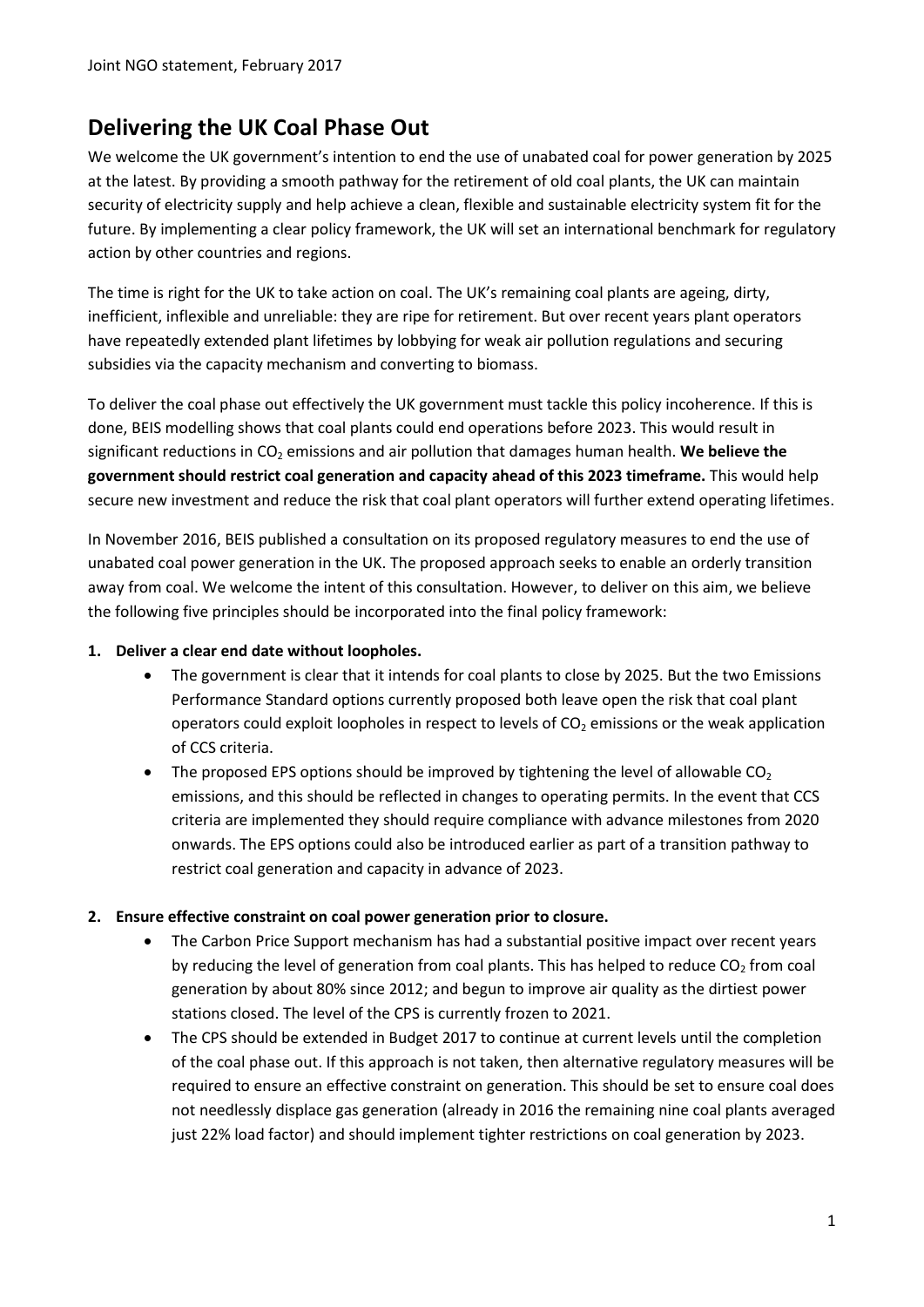### **3. Restrict subsidies to coal from the Capacity Market.**

- Old coal plants have already secured £453m of payments under the capacity market in just 4 years. There is 6GW of coal with capacity contracts to September 2021. It is no surprise they are willing to stay open, when they are being paid so much money. It is incoherent for government to continue paying expensive subsidies for coal plants that are ripe for retirement, which results in the exclusion of flexible, low- or lower-carbon alternatives, particularly demand side response and electricity storage. These capacity payments have provided an unwarranted pre-retirement bonus to coal plants.
- Coal plants should be restricted (and ultimately excluded) from receiving contracts under the capacity market in advance of the final phase-out date as part of a transition pathway. This would enable increased investment in clean alternatives and provide the smooth retirement profile desired by government to avoid crunch points for security of electricity supply ahead of the final phase out date. Such an approach would also align with government efforts to restrict the amount of diesel generation.

### **4. Rule out biomass as an abatement option.**

- The UK is already the world's largest importer of wood pellets—the vast majority for use as fuel in inefficient, electricity-only plants. Burning forest biomass, whether in dedicated conversions or co-fired with coal, is not a credible coal abatement strategy. There is now ample evidence that the wood pellets currently burned in UK power plants far exceed government emissions thresholds; but they are wrongly counted as zero carbon at present. Additionally, burning biomass for electricity results in negative impacts on air pollution, forest ecosystems, and wildlife, and has been shown to be a costlier replacement for coal than solar and wind.
- BEIS should reinforce the coal phase out policy framework with reforms to UK bioenergy policies. These reforms must mandate full emissions accounting for biomass-fuelled power stations: any use of biomass for electricity must properly reflect full lifecycle CO<sub>2</sub> emissions (including stack emissions) and not be zero-rated. They should also strengthen sustainability requirements for biomass sourcing, and place an overall cap on the use of biomass for energy to reflect the limited supplies of truly sustainable low-carbon sources. No subsidy support should be given for biomass in the UK's remaining inefficient electricity-only coal power plants.

#### **5. Enable a positive and fair transition for workers and communities.**

- The UK's remaining coal power plants would need to close at some point in the coming years due to age, economic factors and poor pollution controls. This would in turn impact on the UK's last few coal mines and associated infrastructure. The government's approach could enable an orderly transition that can assist affected workers and communities in advance, but it has failed to set out any proposals.
- We recommend that the government supports inward investment and worker retraining in the affected areas, in line with the proactive approach proposed in its emerging Industrial Strategy. This should include proactive dialogue with unions and local communities to ensure the full restoration of mine sites and effective re-use of power plant locations. Similarly, we welcome the government's decision to call in the proposed opencast coal mine at Highthorn (Druridge Bay) in Northumberland on climate change grounds, and urge that the mine is rejected after the Public Inquiry takes place this summer. This should be followed by revisions to planning policy and permitting to prioritise mine restoration.